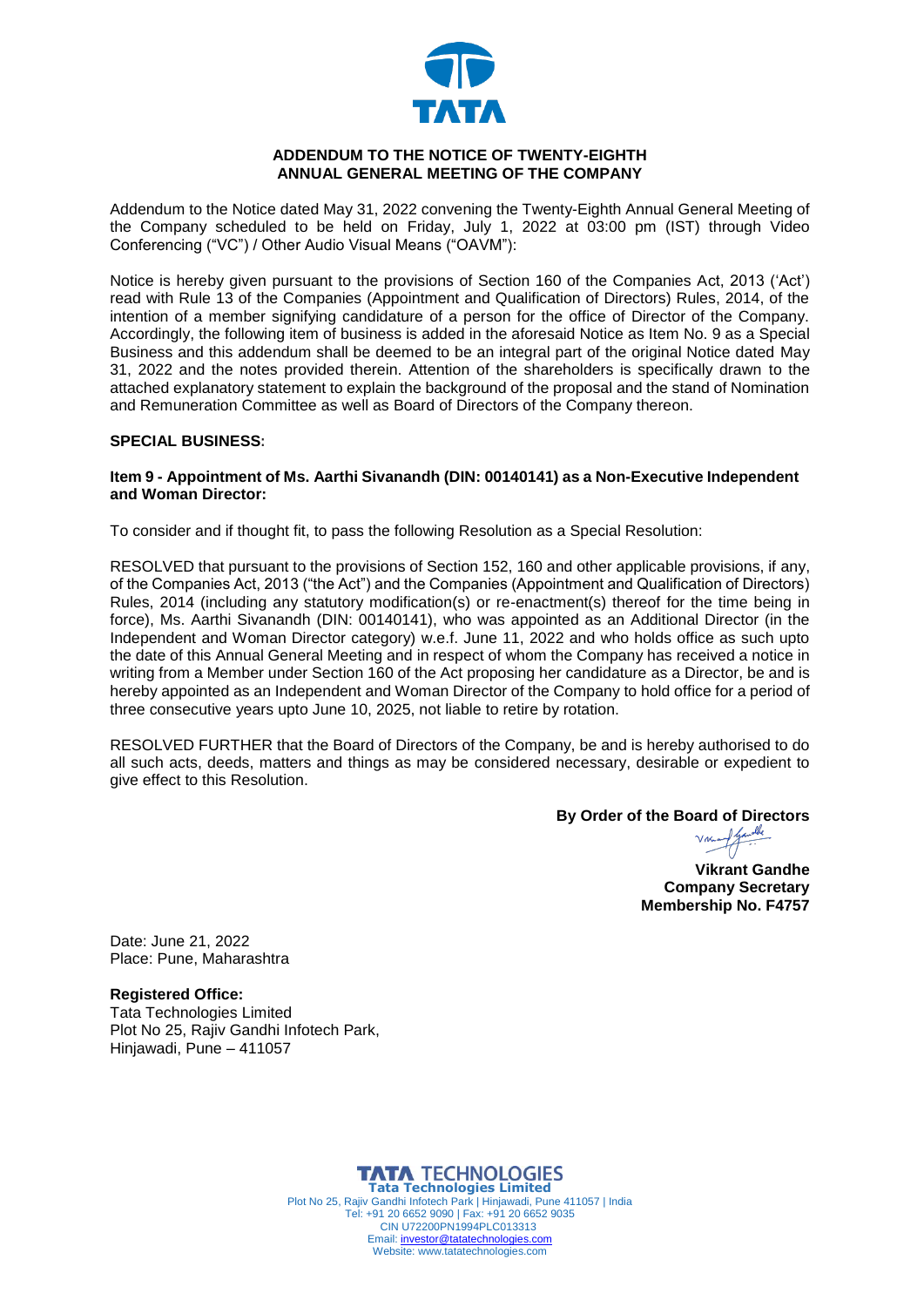

#### **Notes:**

- 1. The Statement pursuant to Section 102(1) of the Act, in respect of the special business proposed above to be transacted at the ensuing  $28<sup>th</sup>$  AGM, is annexed hereto and forms part of the Notice.
- 2. Relevant documents referred to in this Addendum to Notice of AGM are available electronically for inspection by the members on all working days during normal business hours upto the date of AGM.
- 3. This addendum to the Notice of AGM is available on the website of the Company at [www.tatatechnologies.com](http://www.tatatechnologies.com/) and website of NSDL at [www.evoting.nsdl.com.](http://www.evoting.nsdl.com/)
- 4. All the processes, notes and instructions relating to attending AGM through VC / OAVM and evoting set out for and applicable for the ensuing 28th AGM shall *mutatis-mutandis* apply to attending AGM through VC / OAVM and e-voting for the resolution proposed in this Addendum to the Notice of AGM. Furthermore, the Scrutinizers appointed for the ensuing 28<sup>th</sup> AGM will act as Scrutinizers for the Resolution proposed in this Addendum to the Notice of 28<sup>th</sup> AGM.

# **STATEMENT PURSUANT TO SECTION 102 OF THE COMPANIES ACT, 2013**

The following Statement sets out all material facts relating to the Special Business mentioned in the Notice:

#### **Item 9 - Appointment of Ms. Aarthi Sivanandh (DIN: 00140141) as a Non-Executive Independent and Woman Director:**

Pursuant to the provisions of Section 149(1) of the Companies Act, 2013, the Company is required to appoint Independent and Woman Director on the Board of the Company in place of Ms. Nivruti Rai, who ceased to be a Director of the Company w.e.f. close of business hours on March 11, 2022.

In compliance with the above provisions, the Board of Directors, upon the recommendation of the Nomination and Remuneration Committee, had appointed Ms. Aarthi Sivanandh (DIN - 00140141) as an Additional Director, in the category of Independent and Woman Director, w.e.f. June 11, 2022 pursuant to Section 161 of the Companies Act, 2013 read with the Articles of Association of the Company. Pursuant to section 161 of the Companies Act, 2013, Ms. Aarthi Sivanandh (DIN - 00140141) will hold office upto the date of the ensuing AGM.

The Company has received a notice in writing, under the provision of Section 160 of the Companies Act, 2013, from a member, proposing her candidature as an Independent and Woman Director of the Company. Since the proposed appointment has already been recommended by the Nomination and Remuneration Committee of the Board of the Company and the appointment of Ms. Aarthi Sivanandh (DIN - 00140141) is being made as an Independent and Woman Director, the requirement of receiving a deposit of Rupees One lakh from the member proposing her candidature, is not applicable.

The Company has received from Ms. Aarthi Sivanandh (DIN - 00140141) (i) consent in writing to act as director in Form DIR 2 pursuant to Rule 8 of Companies (Appointment & Qualification of Directors) Rules, 2014, (ii) intimation in Form DIR 8 in terms of Companies (Appointment & Qualification of Directors) Rules, 2014, to the effect that she is not disqualified under sub-section (2) of Section 164 of the Companies Act, 2013, and (iii) a declaration to the effect that she meets the criteria of independence as provided in sub-section (6) of Section 149 of the Companies Act, 2013.

In the opinion of the Board of Directors, Ms. Aarthi Sivanandh (DIN - 00140141), the Non-Executive Independent and Woman Director proposed to be appointed, fulfills the conditions specified in the Act and the Rules made thereunder and she is independent of the Management. A copy of the draft letter for the appointment of Ms. Aarthi Sivanandh (DIN - 00140141) as a Non- Executive Independent and

> **TATA TECHNOLOGIES Tata Technologies Limited** Plot No 25, Rajiv Gandhi Infotech Park | Hinjawadi, Pune 411057 | India Tel: +91 20 6652 9090 | Fax: +91 20 6652 9035 CIN U72200PN1994PLC013313 Email[: investor@tatatechnologies.com](mailto:investor@tatatechnologies.com) Website: www.tatatechnologies.com